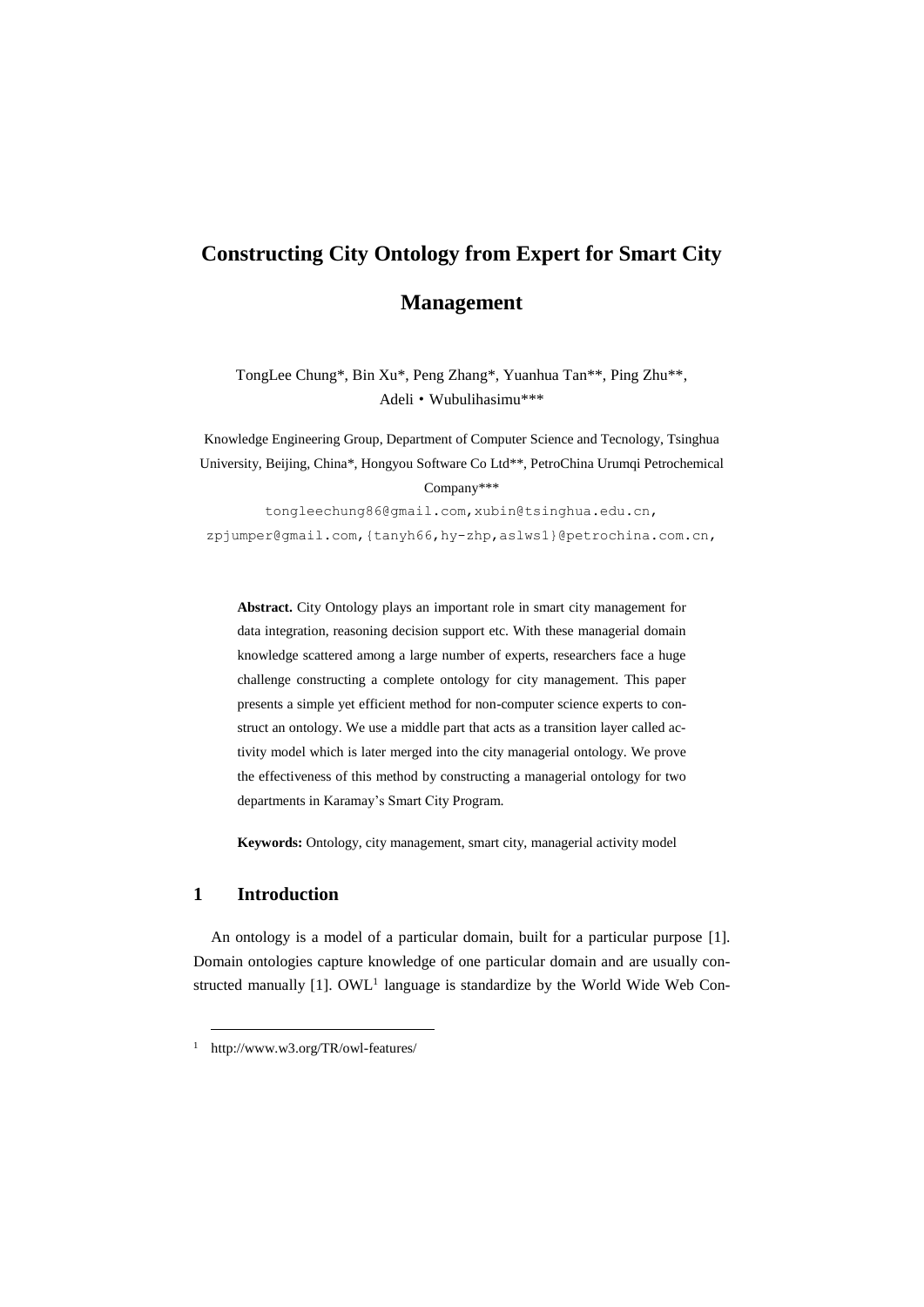sortium (W3C) Web Ontology Working Group for constructing ontology and is widely used by researchers and developers. A city managerial ontology describes managerial activities and processes in a city that can be used for data integration from different database, reasoning to fill in missing links and decision support.

Yet information for constructing a city managerial ontology is scattered among many experts, mostly not from computer science background. City management is a huge domain with many different fields and experts are those who have many years of experience [2]. These experts would appreciate that their expertise be stored as ontology instead of being preserved in books. The biggest challenge faced in ontology construction is to equipped domain experts with the right tool. It would be naive idea to have experts learn an ontology language and make them work together to construct a complete city ontology.

This paper puts forward a method for experts to construct a managerial ontology that doesn't request prerequisites of ontology language or knowledge. We first have expert to model their managerial knowledge as processes and activity which is used as a transition model. The managerial activity model is then transformed into an OWL form ontology where duplicate concepts are later merged.

This method is tested by constructing the ontology for Karamay's Urban Management department's management activities and process and oil exploration activities. The ontology is reasonable and rather complete that describes activates and procedures of their duty in city management.

The contributions of this paper are as followed:

- Provide experts a tool to construct ontology automatically from managerial activity model. Instead of having experts work in a field of ontology which they are not familiar with, let them model the process of managerial work in a way they are more comfortable with. This method will save developers and experts time and money constructing ontologies. This method will also reduce the communication barriers between domain experts and developers.
- Put forward an effective activity model for describing city managerial process. The managerial activity model is able to describe workflow of city management. This model gives experts abilities to describe their work in a form they are familiar with. And this model is also easy for developers to understand.

The rest of the paper is organized as follows: In section 2, we will present the managerial activity model. In section 3, we will discuss the transformation process of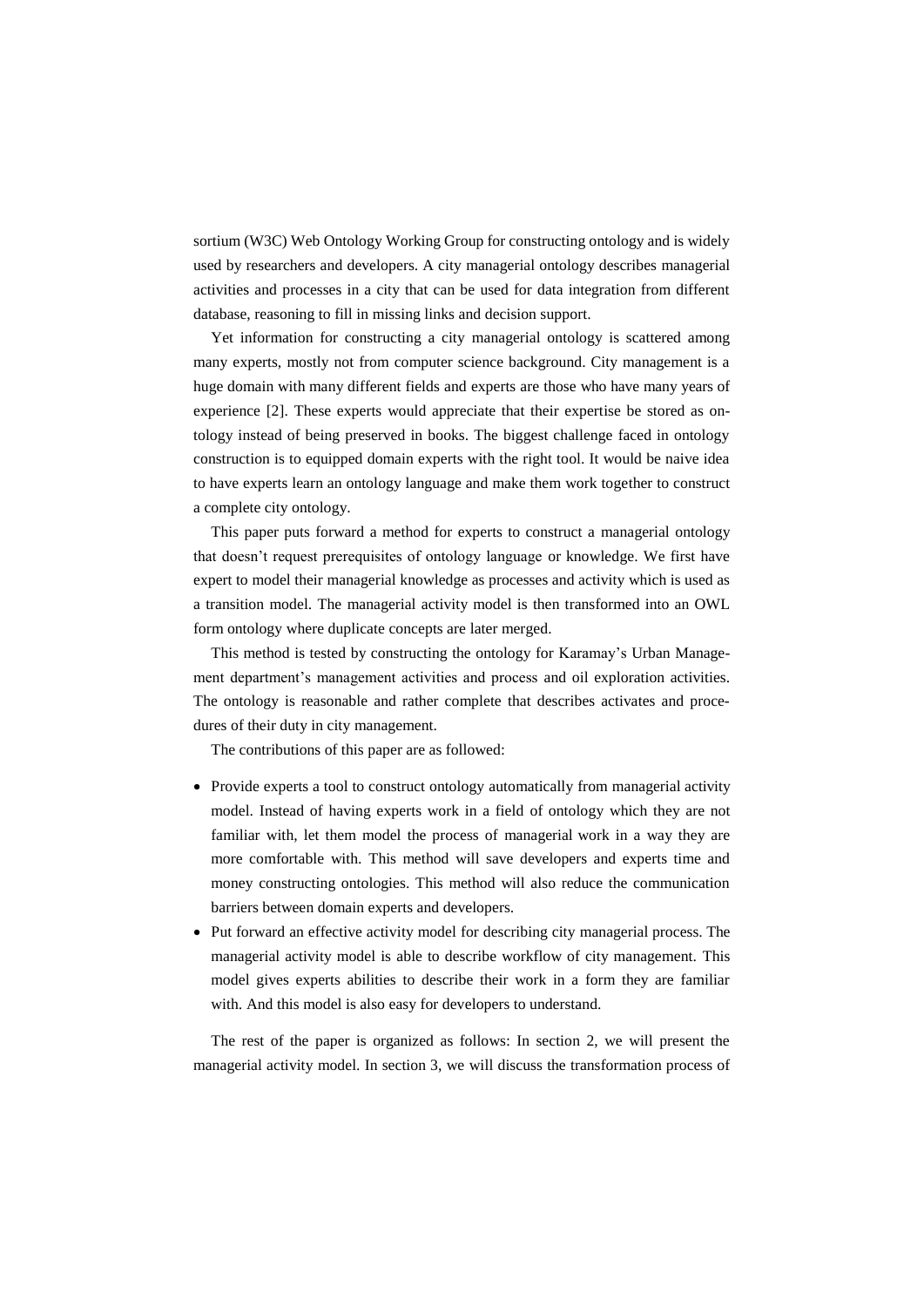managerial activity model to ontology and two success case using our method. In section 4, we will briefly look at related works. And finally, we will conclude our paper in section 5.

## **2 Managerial Activity Model to Ontology**

Before going into details, we will first describe city managerial procedures and city managerial activities and the importance of ontology in city management. Then we will define some rules and regulations for modeling city managerial activity which makes transformation process possible.

#### **City Management and Ontology**

By city management, we mean managing functional departments of city government like police department, fire department etc. In a city, managing all these department efficiently requires integrating different databases and optimizing activities and etc. This is a difficult task and requires an understanding of all domain knowledge, a retentive memory and an agile logic in one person which is almost impossible.

An ontology is a model of a particular domain, built for a particular purpose [1]. It is handy to construct an ontology to include all procedure and activities in city management. A complete ontology can be useful in many areas. Data integration can be done with the help of ontology. Activity arrangement can be better optimized with the help of ontology. Reasoning and inference can be done on ontology for decision support. A huge challenge is how to construct such an ontology. City managing experts are often those who have been in the field for many years and only process a small portion of knowledge in city management. Usually, these people do not have a strong computer science background. How to get all these knowledge together and construct a complete ontology is a real big challenge.

#### **Management Activity Model**

A managerial activity model is a model that describes the workflow of an activity. We were greatly influenced by workflow business models [3,4] and workflow graph[5]. Experts in city management are more confident about their workflow than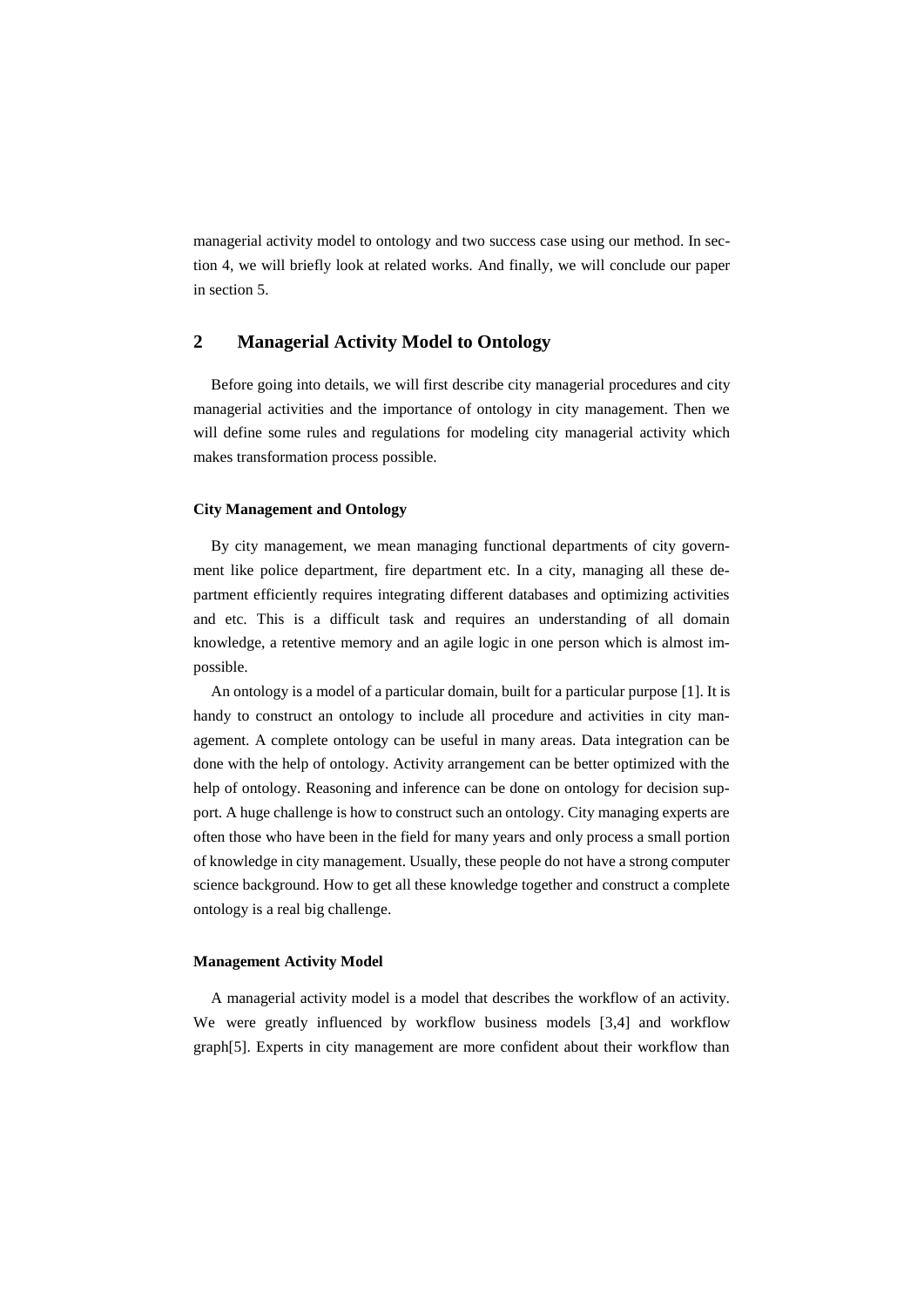ontology, so it would be a good idea to have experts work on their comfort zone. There are a few requirement for the activity model that allows the model be transformed into an ontology directly.

| Identifier            | Term                           | Category        | Type           |
|-----------------------|--------------------------------|-----------------|----------------|
| J                     | Urban Management               | domain          |                |
| J.3                   | City appearance                | function        |                |
| J.3.8                 | Street standardize inspection  | process         |                |
| J. 3.8.1              | Beforehand meeting             | activity        |                |
| J.3.8.1.1             | Meeting date                   | Attribute       | date           |
| J. 3.8.1.2            | Meeting room                   | Material        | infrastructure |
| J. 3.8.1.2.1          | Address                        | Attribute       | string         |
| J.3.8.1.3             | Chief inspector                | Person          | operator       |
| J.3.8.1.3.1           | Name                           | Attribute       | string         |
| I. 3.8.1.4            | Inspector                      | Person          | participant    |
| J. 3.8.1.4.1          | Name                           | Attribute       | string         |
| <i>J. 3. 8. 1.5</i>   | Meeting minutes for Inspection | <i>Material</i> | document       |
| I. 3.8.1.5.1          | Meeting date                   | Attribute       | date           |
| J. 3.8.1.5.2          | Meeting room                   | Material        | infrastructure |
| J. 3.8.1.5.2.1        | Address                        | Attribute       | string         |
| J.3.8.1.5.3           | Chairman                       | Person          | operator       |
| J. 3.8.1.5.3.1        | Name                           | Attribute       | string         |
| J.3.8.1.5.4           | Inspector                      | Person          | participant    |
| J. 3.8.1.5.4.1        | Name                           | Attribute       | string         |
| J.3.9.1               | On-street inspection           | activity        |                |
| I. 3.9.1.1            | inspection date                | Attribute       | date           |
| J.3.9.1.2             | inspection duration            | Attribute       | digit          |
| J.3.9.1.3             | Chief inspector                | Person          | operator       |
| J.3.9.1.3.1           | Name                           | Attribute       | string         |
| J.3.9.1.4             | Inspector                      | Person          | participant    |
| J.3.9.1.4.1           | Name                           | Attribute       | string         |
| J.3.9.1.5             | Vehicle                        | Material        | device         |
| J.3.9.1.5.1           | Plate number                   | Attribute       | digit          |
| J.3.9.1.6             | Two way radio                  | Material        | device         |
| T. 3.9.1.6.1          | Radio number                   | Attribute       | digit          |
| <i>J. 3. 9. 1. 12</i> | Inspection report              | Material        | document       |
| J. 3.9.1.12.1         | inspection date                | Attribute       | date           |
| J. 3.9.1.12.1.1       | inspection duration            | Attribute       | digit          |
| J. 3.9.1.12.1.2       | Chief inspector                | Person          | operator       |
| J. 3.9.1.12.1.3       | Name                           | Attribute       | string         |
| J. 3.9.1.12.1.4       | Inspector                      | Person          | participant    |
| J. 3.9.1.12.1.5       | Name                           | Attribute       | string         |
| J. 3.9.1.12.1.6       | Vehicle                        | Material        | device         |
| J. 3.9.1.12.2         | Plate number                   | Attribute       | digit          |
| J. 3.9.1.12.2.1       | Two way radio                  | Material        | device         |
| J.3.9.2.1             | Radio number                   | Attribute       | digit          |

**Table 1.** Constructing managerial activity model using Excel

The basic unit of the model is activity and cannot be divided. Activity consists of people, venue, time, objects etc. This is a reasonable and complete form to describe activities in city management and can be easily understood. A procedure is a set of activities in a sequential order. A function is a set of procedure in a sequential order. And the certain domain consists of a series of functions. This makes up the upper layer of city management in a hierarchical form. The bottom layer consists of objects and attributes. Objects are physical things that were involved in an activity. Objects are separated into two categories: persons and non-person. Person describes the people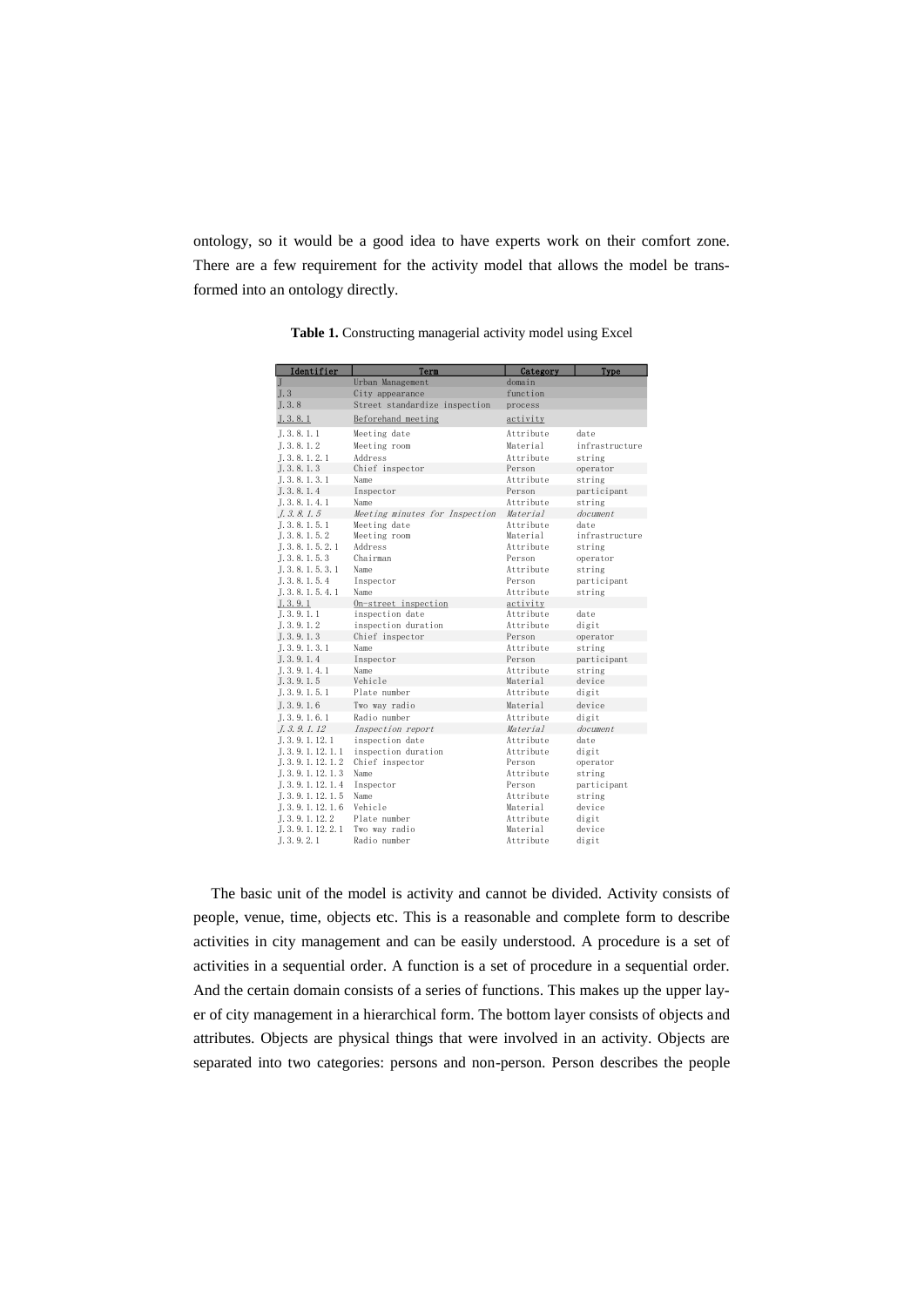that were involved in the activity. We define two types of people in an activity: operator and participant. Operator by definitions is the person operating or the person in charge and participant is people that the activity involves. We use material to define other non-person objects. Material type includes infrastructure, device, document and etc. Attribute is used to enrich descriptions of objects and activities. Types of attributes include date, string, digit etc. The output of management activities are usually a report that concludes the activity.

The model contains four columns: Identifiers, terms, category and type. Identifier is used to indexing and showing hierarchical relation. Term is basically the name of the concept. Category is used to determine which category the item falls into. And the type defines the type of the item. We have already define category and type in the above section.

This model can be understood by experts easily and matches the logic they have in mind for managing a city in their own field. This model allows experts to focus only on their expert field and ignore ambiguity and communication problem they will have to face when working together. The tools used to construct this model is as simple as Excel. This makes expert's works simple and focused. This model doesn't require experts to have knowledge about ontology or computer science. It lets them better express their knowledge as it should be. Table 1 is a sample from experts in Urban Management Department. The underlined item represents an activity.

#### **3** Constructing Ontology from Activity Model**.**

Design of the activity model is intended to construct a city managerial ontology without having experts look at the ontology. The design itself consist of an ontology that we consider the base of the city ontology. The requirements of activity model is based on this base model.

The activity model can be easily constructed into a tree using the identifiers. Each level has a concept in the base ontology that is the superClass. The tree is divided into two part: the upper level and the lower level. The upper level is the hierarchy tree of activity. We use the relation "hasFunction","hasProcess","hasActivity" to denote the corresponding relations. This part of the tree is preserved as to represent the flow of work. We use two relations to represent workflow: "first" and "next". In the upper level, the "first" relation indicates that it is the first child of all siblings and "next" relation to indicate that it is the next in the set of children. We use type column to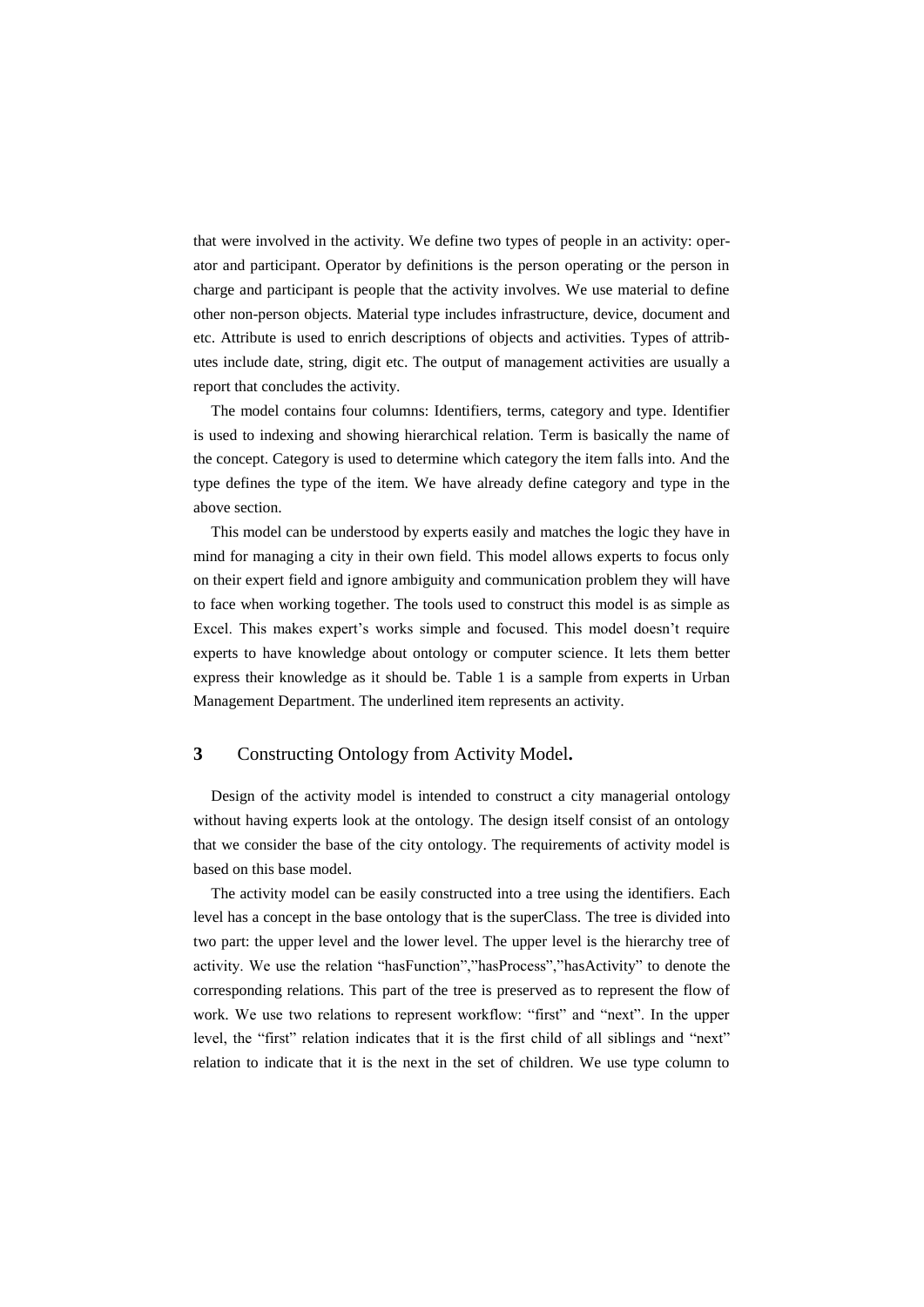

define predicates between two concepts. Next we build sub-predicate relation for predicate linking to base ontology.

**Fig. 1.** Base ontology

The lower level of the tree contains objects and attributes, which is the part we have to merge same concepts. There are two strategies we use for merging the same concept. The basic strategy is using the term of the item. If it has the same term then we consider that they are the same concept. Strategy two is more complicated. We first compare the cosine similarity of the term, if it exceeds a threshold then we compare the semantic similarity based on linked node counting. Similarity is calculated as the quotient of same concept linked over the total number of linked concepts. We add a normalizing factor to smoothen the results.

But since this is a strict ontology, we won't have machine do all the job, we will enquire expert confirmation before we merge concepts. That will require experts who define the term to confirm whether the two concepts should be merged. We will lower the load for them by finding possible concepts to merge. And finally, we output this ontology in OWL format. Figure 2 show a graph ontology of the city managerial model given in Table 1. We omit the subPredicate relation from the graph to make it cleaner.

We were very fortunate to be able to test our method in Karamay. Karamay is an oil city with success in digitization. We tested our method in two departments: Oil Exploration Department and Urban Management Department. We asked experts in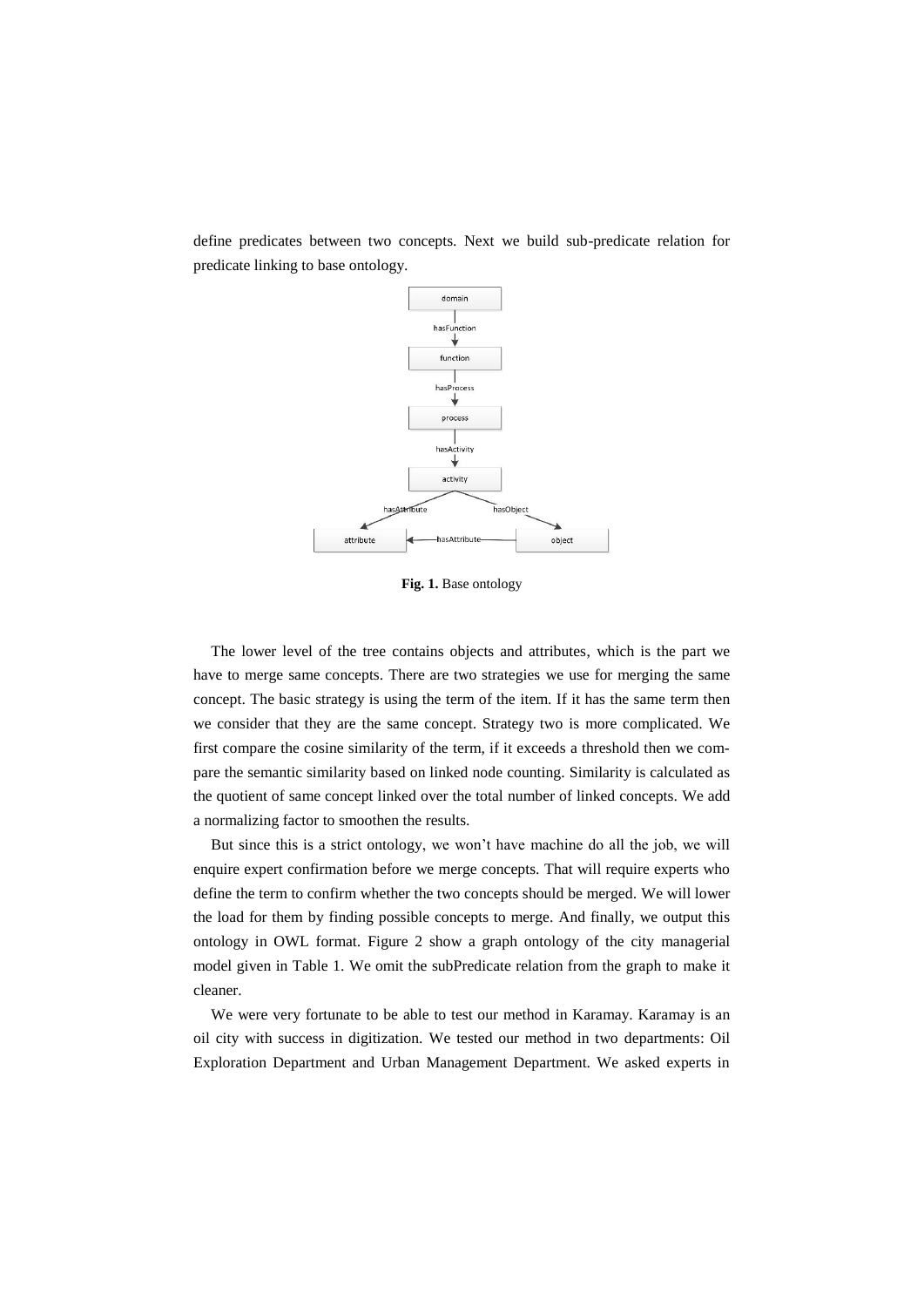these field to model their management process with the management activity model. They easily understood the requirements and finished modelling rather quickly. We transformed these model into one ontology and had these experts look at the ontology. They considered it to be complete and compatible. The ontology is outputted in OWL format and will be used later in data integration and decision support engine.



**Fig. 2.** City management ontology from managerial activity model

#### **Table 2.** Stats of ontology construction

| Column1                           | # of activity model |    | # of concpets | # of links |
|-----------------------------------|---------------------|----|---------------|------------|
| <b>Oil Exploration Department</b> |                     | 23 | 9890          | 40572      |
| Urban Management Department       |                     | 15 | 5200          | 24345      |
| total                             |                     | 38 | 15090         | 64917      |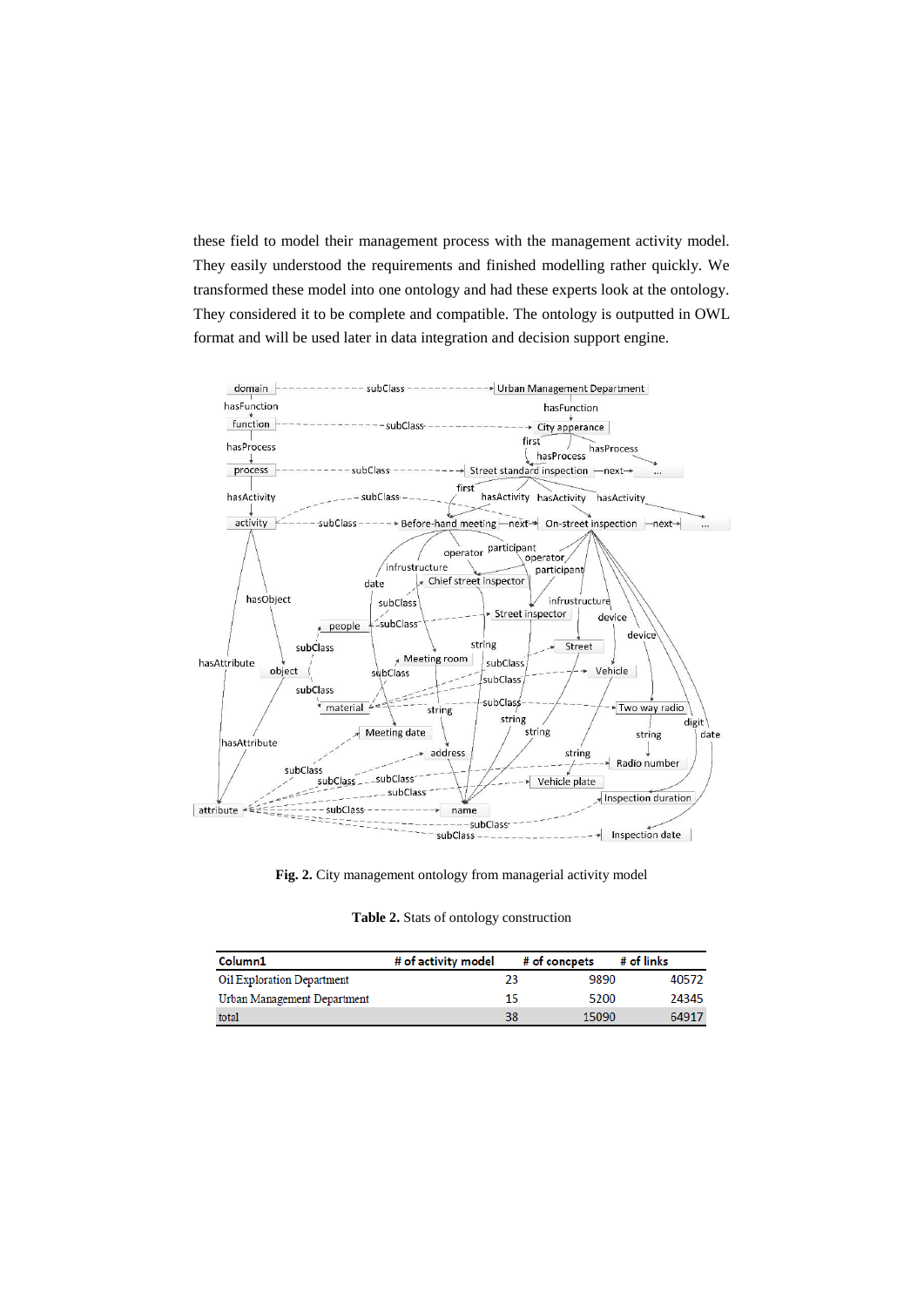## **4 Related work**

Most domain experts are not from computer science field, most of them do not have the understanding to computer science technologies. We wish to give them the right tools to construct an ontology. Researchers have come up with many tools and methods to construct ontology. Jena is a java API that has full support of ontology construction and common task to perform [6]. Protégé Ontology Editor is an ontology editor and knowledge base framework that is easy to construct an ontology [7]. Bouillet propose a method where several experts can construct an ontology in a collaborative manner [8]. But these tools and methods are not the right tools for experts to construct ontology. Experts will have to construct the ontology manually, sometimes without even knowing what the ontology looks like thus increasing the burden of experts. Also, experts will have to collaborate a lot making some of them lose focus on the areas they are skilled at. Our method allows expert describe workflow and activities instead of directly constructing ontology. Our method lets expert works collaborative in a manner that they only focus on their own field.

There are many research on smart cities. Beirao construct a street description for a city ontology [9]. Jun Zhai propose a system architecture of integrated information platform for digital city based on ontology [10]. There has been a lot of breakthrough in the field of smart city with ontology, but with very little consideration of providing an efficient way to construct ontology.

#### **5 Conclusion and Future Work**

With the rapid development and digitalization of cities, there is an urgent need to construct an ontology for developing intelligent system for smart city support. But experts face the problem of learning ontology technology, computer science technology and cooperating with many other experts. In this paper, we propose a method that allows non-computer science experts to efficiently preserve their expert knowledge as ontology. We introduce a middle transition model called management activity model that is fairly easy for experts to model their expert field and can be directly converted to ontology requiring only a small process for experts.

As future work, we will try to extend the method to easily construct hierarchy in objects and attributes, for example, name is a super-class of street name and people name. We would like to find missing links within the ontology, for example, street